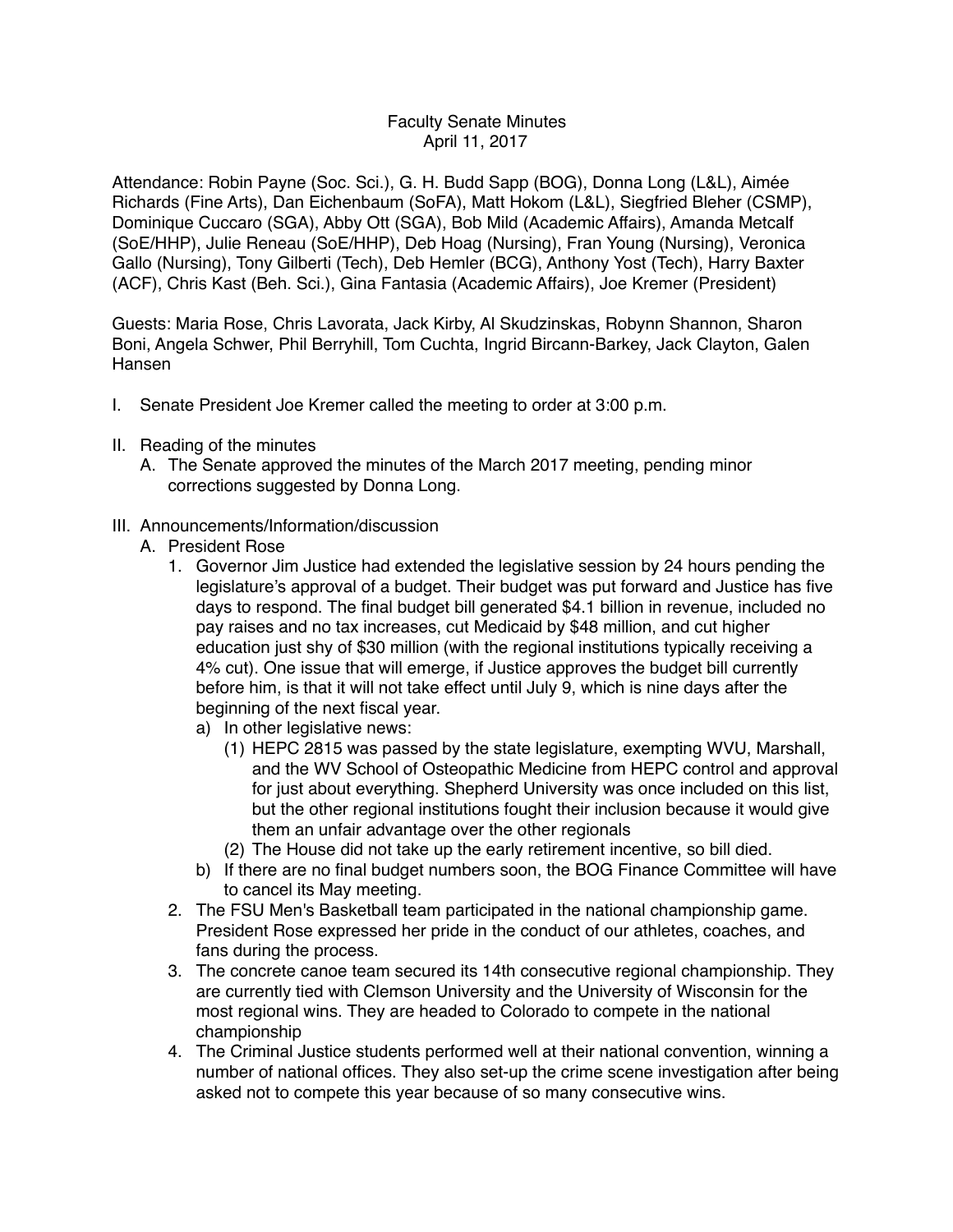- 5. President Rose thanks faculty who have participated in the What Matters Most discussions. Tim Oxley has sent out a notification regarding the culmination of the series next Monday, which will include opportunities to interact with the authors.
- 6. President Rose concluded by noting that the university has much to celebrate as we enter into student award celebrations and commencement.
- B. Robynn Shannon Assessment
	- 1. The IAC is determining where to go next with the assessment report process for academic programs and the review of reports. The peer review system has worked well in the past three years; however, they are working to decide if they should continue at the same level or whether they can now go into "maintenance mode." They also have been discussing course level assessments and mapping course outcomes to program outcomes. The HLC wants us to address this in an interim monitoring report due in December 2018.
	- 2. General Studies assessment is well underway for the spring. Jim Matthews is overseeing this and has a good plan for assessment on a three year cycle.
	- 3. Shannon represented FSU at the WV Higher Education Assessment Council meeting. They discussed five year program reviews, how to assess capstone work, whether General Studies courses could be assessed in capstone courses, and how HEPC can best support public institutions.
	- 4. The assessment of non-academic programs, such as the Folklife Center, the Falcon Center, and Athletics, is moving along.
- C. Budd Sapp BOG
	- 1. The BOG met yesterday and approved two motions establishing a ten member search committee and giving Chairperson Dixie Yann the authority to hire a search firm to assist with the process. The new search committee will consist of two faculty members, one student, one classified staff, one non-classified staff, one BOG member, one FSU Foundation member, two members from the community, and one member from the Alumni Board.
		- a) The Ad Hoc Committee selected Charles Shields as their representative. Faculty Senate President Joe Kremer was subsequently selected later in the meeting as the Faculty Senate's representative on the presidential search committee.
		- b) The BOG hopes to finalize the committee before their next meeting so that a new job posting can be devised. A tentative timeline involves the selection of an interim president to serve for six months beginning on July 1 with a new president in place by January 1, 2018. Campus interviews will be delayed until the fall semester when the campus community is better able to participate.
- D. Harry Baxter ACF
	- 1. Baxter shared an article published on the WV Metro News website earlier today entitled "Left With Few Options, Justice May Allow Budget to Become Law." Per Baxter's assessment, Justice is facing gridlock in light of efforts to generate new taxes and revenue. If the budget as it currently stands is approved by Justice, there is potential for problems related to the following:
		- a) the nine day delay in the new budget going into effect, as outlined by President Rose earlier in the meeting;
		- b) an unanticipated \$31 million budget shortfall resulting from the vetoed greyhound racing bill;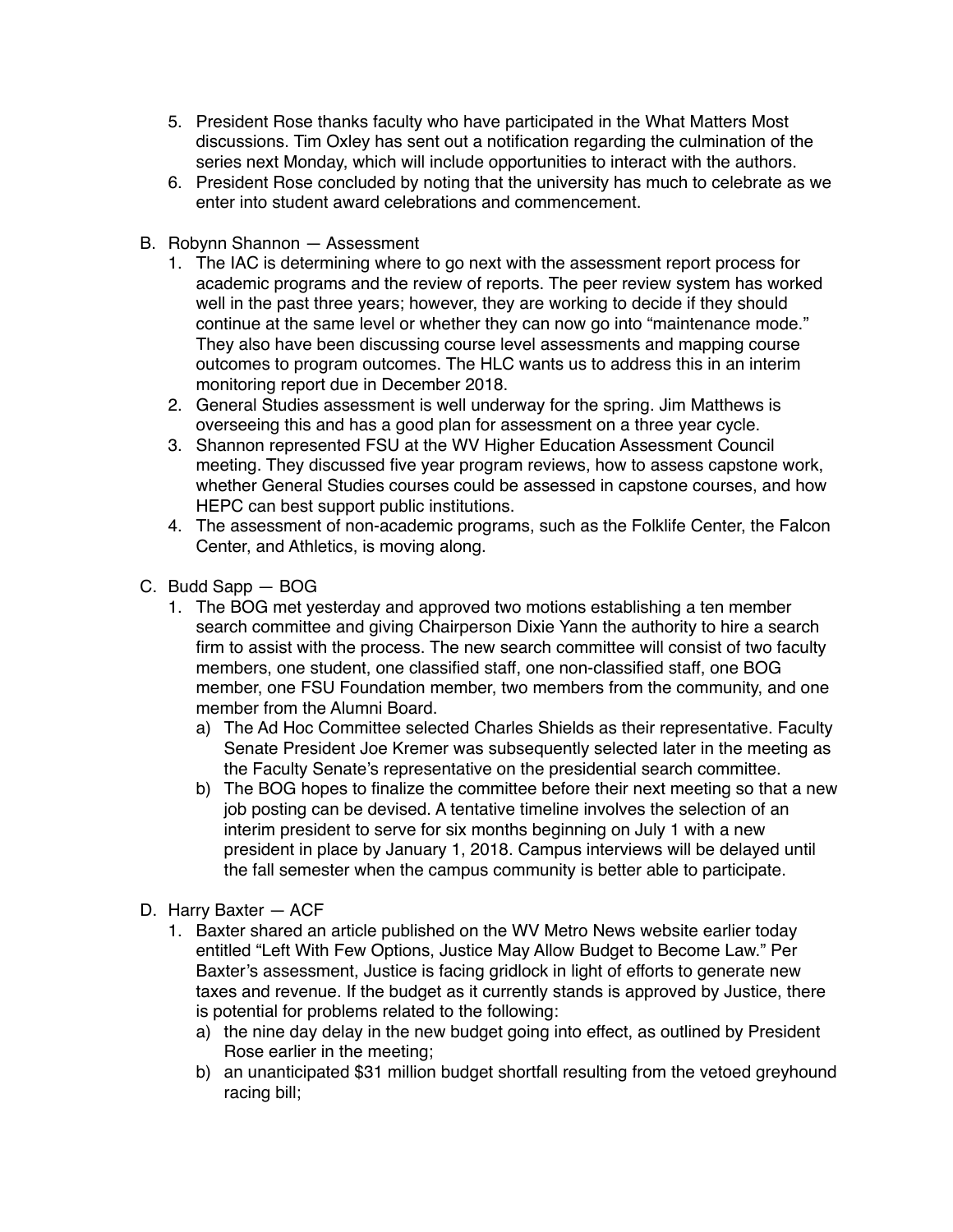- c) a 4% budget cut for FSU;
- d) another \$90 million drawn from the Rainy Day Fund.
- E. Abby Ott and Dominique Cuccaro SGA
	- a) Abby Ott and Dominique Cuccaro have been elected as the new SGA representatives. SGA is currently focusing on the new transition to the new officers and will make no major decisions until the transition is complete.
- F. Joseph Kremer ACF and BOG Elections
	- 1. The ACF and BOG representatives are up for re-election. Senate President Kremer will circulate instructions for nominating candidates. The faculty will vote later in the month or in early May.

## IV. Unfinished Business

- A. Discussion of Library Concerns/Resolutions
	- 1. Matt Hokom reported that in discussion with the chair of the Library Committee, Robert Baker, the Department of Language and Literature has decided to withdraw their resolutions for the time being.
	- 2. President Rose reported that there is a plan to move forward with the placement of a commemorative plaque honor Thelma Hutchins for her service. An interim director of the library is now in place.
- B. Support of International Students
	- a) Donna Long will provide a draft resolution in May.

### V. New Business

- A. Minor Business
	- 1. Affirmation of Nominating Committee appointments
		- a) The Senate approved the appointment of the following individuals to the Nominating Committee: Robin Payne (chair), Gina Fantasia, Tony Gilberti, William Harrison, and Amanda Metcalf. The committee will determine a slate of candidates to serve on the Faculty Senate Executive committee during the 2017/2018 academic year.
	- 2. Selection of Presidential Search Committee Member
		- a) Per the BOG's request, one of the faculty members would be selected from the Ad Hoc Committee and the other would be chosen by the Faculty Senate. The Ad Hoc Committee had elected Charles Shield as their representative. Following a brief discussion, Senate President Joseph Kremer was nominated and elected to serve as the representative for the Faculty Senate.
	- 3. Parking Issues
		- a) Amanda Metcalf, on behalf of the School of Education, Health and Human Performance, brought forward concerns regarding parking violations on campus with particular attention to students who habitually park in areas designated for faculty and staff. Faculty want to know what, if any, repercussions result from this.
			- (1) Campus Police Chief Jack Clayton explained that Campus Police does monitor parking and students are issued citations for parking violations. If one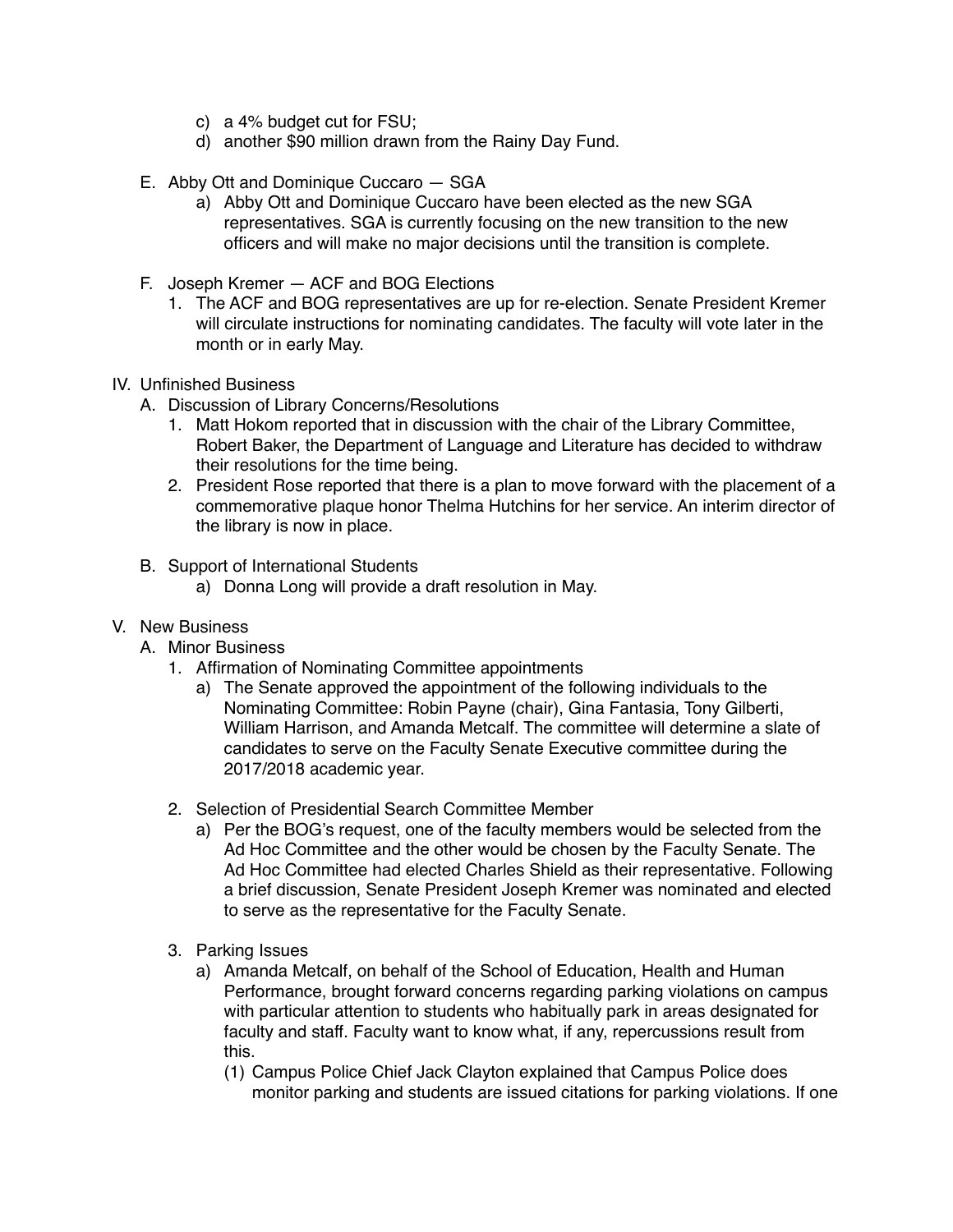student has more than five violations in a semester, they are issued a warning that subsequent violations will result in towing. They also refer the issue to the Student Conduct Committee. Repeat offenders with unpaid citations are also sometimes sent to the Municipal Court in Fairmont, where further fines are levied. According to state code, however, Campus Police can only charge \$10 per violation, which many students seem willing to pay as a matter of convenience. Other deterrents to illegal parking that were discussed included the use of boots (rather than towing) and registration holds. There has also been discussion regarding the formation of a parking committee to contend with these issues, which will likely occur when some of the on-going construction programs are completed. Various constituent groups on campus will have the opportunity to provide feedback and participate in the formation of a parking committee in the future.

## B. Major Business

- 1. Curriculum Proposals
	- a) Jack Kirby requested that the Senate consider waiving the waiting period between first and second reading for the curriculum proposals being brought before the Senate in order to meet the deadline for changes to the academic catalog.
	- b) Curriculum Proposal #16-17-16 REV 1 Spanish Curriculum
		- (1) Ingrid Bircann-Barkey and Angela Schwer were in attendance to address questions.
		- (2) The proposal passed for first reading. The waiting period was waived. The proposal passed for second reading.
	- c) Curriculum Proposal #16-17-17 BSN Admission Requirements
		- (1) Sharon Boni and Veronica Gallo were in attendance to address questions.
		- (2) Following a brief discussion, Gallo and Boni agreed to revise language regarding requirements for admission for purposes of clarity.
		- (3) The proposal passed for first reading. The waiting period was waived. The proposal passed for second reading.
	- d) Curriculum Proposal #16-17-18 Required General Studies Courses
		- (1) Jack Kirby and the representatives for Academic Affairs were present to address questions. The proposal was written by Kirby on behalf of Deans and Chairs in order to reduce the frequency with which memos were required to authorize substitutions for General Studies requirements. Once in place, unless specified as a requirement, any courses listed by programs to fulfill General Studies requirements will be interpreted as recommendations.
		- (2) The proposal passed for first reading. The waiting period was waived. The proposal passed for second reading.
- 2. Committee on Committees Report (First Reading)
	- a) Veronica Gallo presented the initial report for the Committee on Committees. She had reached out to the Deans of units up for re-election for electable committees and was still waiting to hear back from some units. The Committee had also conducted the on-line survey, which was open for close to a week, but a number of gaps remained.
	- b) One issue that the Committee on Committees have identified is that there is only one position up for renewal on the Faculty Personnel Committee as well as the